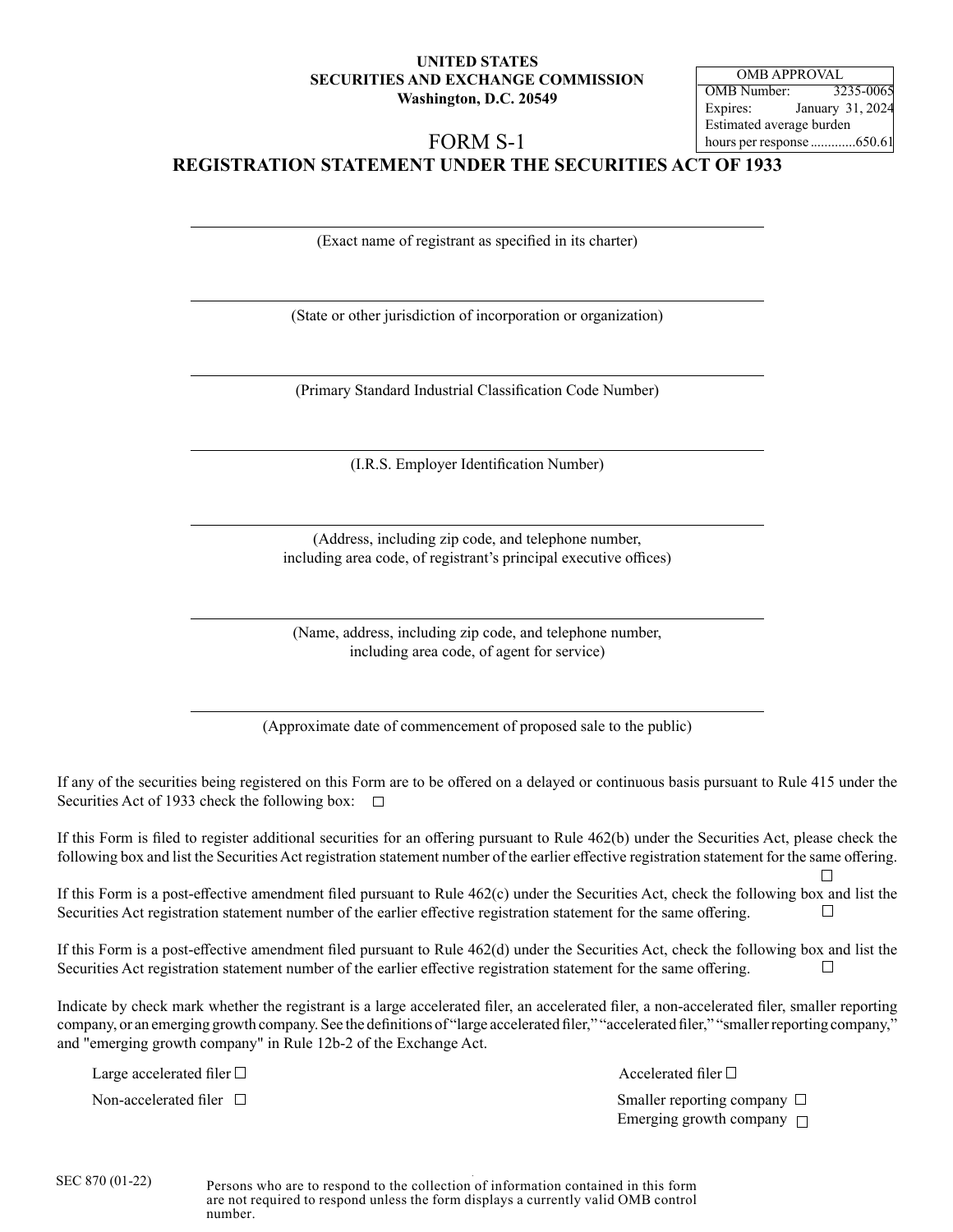If an emerging growth company, indicate by check mark if the registrant has elected not to use the extended transition period for complying with any new or revised financial accounting standards provided pursuant to Section  $7(a)(2)(B)$  of the Securities Act.  $\Box$ 

### **GENERAL INSTRUCTIONS**

#### **I. Eligibility Requirements for Use of Form S-1**

This Form shall be used for the registration under the Securities Act of 1933 ("Securities Act"); of securities of all registrants for which no other form is authorized or prescribed, except that this Form shall not be used for securities of foreign governments or political subdivisions thereof or asset-backed securities, as defined in 17 CFR 229.1101(c).

#### **II. Application of General Rules and Regulations**

- A. Attention is directed to the General Rules and Regulations under the Securities Act, particularly those comprising Regulation C (17 CFR 230.400 to 230.494) thereunder. That Regulation contains general requirements regarding the preparation and filing of the registration statement.
- B. Attention is directed to Regulation S-K (17 CFR Part 229) for the requirements applicable to the content of the non-financial statement portions of registration statements under the Securities Act. Where this Form directs the registrant to furnish information required by Regulation S-K and the item of Regulation S-K so provides, information need only be furnished to the extent appropriate.
- C. A registration statement filed (or submitted for confidential review) under Section 6 of the Securities Act (15 U.S.C. 77f) by an emerging growth company, defined in Section  $2(a)(19)$  of the Securities Act (15 U.S.C. 77b(a)(19)), prior to an initial public offering may omit financial information for historical periods otherwise required by Regulation S-X (17 CFR Part 210) as of the time of filing (or confidential submission) of the registration statement, provided that:

1. The omitted financial information relates to a historical period that the registrant reasonably believes will not be required to be included in this Form at the time of the contemplated offering; and

2. Prior to the registrant distributing a preliminary prospectus to investors, the registration statement is amended to include all financial information required by Regulation S-X at the date of the amendment.

#### **III. Exchange Offers**

If any of the securities being registered are to be offered in exchange for securities of any other issuer, the prospectus shall also include the information which would be required by item 11 if the securities of such other issuer were registered on this Form. There shall also be included the information concerning such securities of such other issuer which would be called for by Item 9 if such securities were being registered. In connection with this instruction, reference is made to Rule 409.

#### **IV. Roll-up Transactions**

If the securities to be registered on this Form will be issued in a roll-up transaction as defined in Item 901(c) of Regulation S-K (17 CFR 229.901(c)), attention is directed to the requirements of Form S-4 applicable to roll-up transactions, including, but not limited to, General Instruction I.

#### **V. Registration of Additional Securities**

With respect to the registration of additional securities for an offering pursuant to Rule 462(b) under the Securities Act, the registrant may file a registration statement consisting only of the following: the facing page; a statement that the contents of the earlier registration statement, identified by file number, are incorporated by reference; required opinions, consents, and filing fee-related information; the signature page; and any price-related information omitted from the earlier registration statement in reliance on Rule 430A that the registrant chooses to include in the new registration statement. The information contained in such a Rule 462(b) registration statement shall be deemed to be a part of the earlier registration statement as of the date of effectiveness of the Rule 462(b) registration statement. Any opinion or consent required in the Rule 462(b) registration statement may be incorporated by reference from the earlier registration statement with respect to the offering, if: (i) such opinion or consent expressly provides for such incorporation; and (ii) such opinion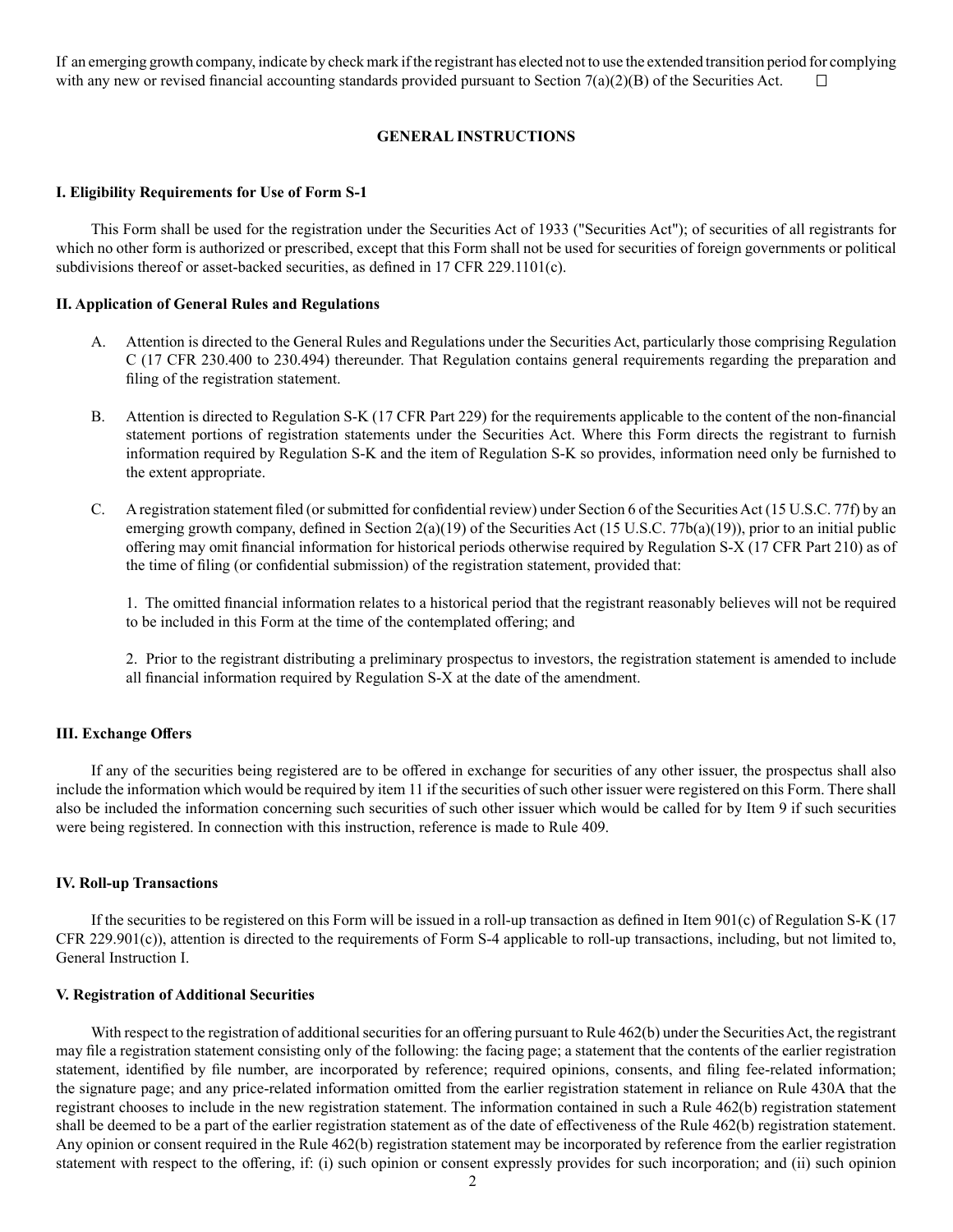relates to the securities registered pursuant to Rule 462(b). See Rule 439(b) under the Securities Act (17 CFR 230.439(b)).

### **VI. Offerings of Asset-Backed Securities.**

The following applies if a registration statement on this Form S-1 is being used to register an offering of asset-backed securities. Terms used in this General Instruction VI. have the same meaning as in Item 1101 of Regulation AB (17 CFR 229.1101).

### A. *Items that may be Omitted*.

Such registrants may omit the information called for by Item 11, Information with Respect to the Registrant.

## B. *Substitute Information to be Included*.

In addition to the Items that are otherwise required by this Form, the registrant must furnish in the prospectus the information required by Items 1102 through 1120 of Regulation AB (17 CFR 229.1102 through 229.1120).

### C. *Signatures*.

The registration statement must be signed by the depositor, the depositor's principal executive officer or officers, principal financial officer and controller or principal accounting officer, and by at least a majority of the depositor's board of directors or persons performing similar functions.

### **VII. Eligibility to Use Incorporation by Reference**

If a registrant meets the following requirements in paragraphs A-F immediately prior to the time of filing a registration statement on this Form, it may elect to provide information required by Items 3 through 11 of this Form in accordance with Item 11A and Item 12 of this Form. Notwithstanding the foregoing, in the financial statements, incorporating by reference or cross-referencing to information outside of the financial statements is not permitted unless otherwise specifically permitted or required by the Commission's rules or by U.S. Generally Accepted Accounting Principles or International Financial Reporting Standards as issued by the International Accounting Standards Board, whichever is applicable.

A. The registrant is subject to the requirement to file reports pursuant to Section 13 or Section 15(d) of the Securities Exchange Act of 1934 ("Exchange Act").

B. The registrant has filed all reports and other materials required to be filed by Sections 13(a), 14, or 15(d) of the Exchange Act during the preceding 12 months (or for such shorter period that the registrant was required to file such reports and materials).

C. The registrant has filed an annual report required under Section 13(a) or Section 15(d) of the Exchange Act for its most recently completed fiscal year.

D. The registrant is not:

1. And during the past three years neither the registrant nor any of its predecessors was:

(a) A blank check company as defined in Rule  $419(a)(2)$  ( $\S 230.419(a)(2)$ );

(b) A shell company, other than a business combination related shell company, each as defined in Rule 405 (§230.405); or

(c) A registrant for an offering of penny stock as defined in Rule 3a51-1 of the Exchange Act (§240.3a51-1 of this chapter).

2. Registering an offering that effectuates a business combination transaction as defined in Rule  $165(f)(1)$  (§230.165(f)(1) of this chapter).

E. If a registrant is a successor registrant it shall be deemed to have satisfied conditions A., B., C., and D.2 above if:

1. Its predecessor and it, taken together, do so, provided that the succession was primarily for the purpose of changing the state of incorporation of the predecessor or forming a holding company and that the assets and liabilities of the successor at the time of succession were substantially the same as those of the predecessor; or

2. All predecessors met the conditions at the time of succession and the registrant has continued to do so since the succession.

F. The registrant makes its periodic and current reports filed pursuant to Section 13 or Section 15(d) of the Exchange Act that are incorporated by reference pursuant to Item 11A or Item 12 of this Form readily available and accessible on a Web site maintained by or for the registrant and containing information about the registrant.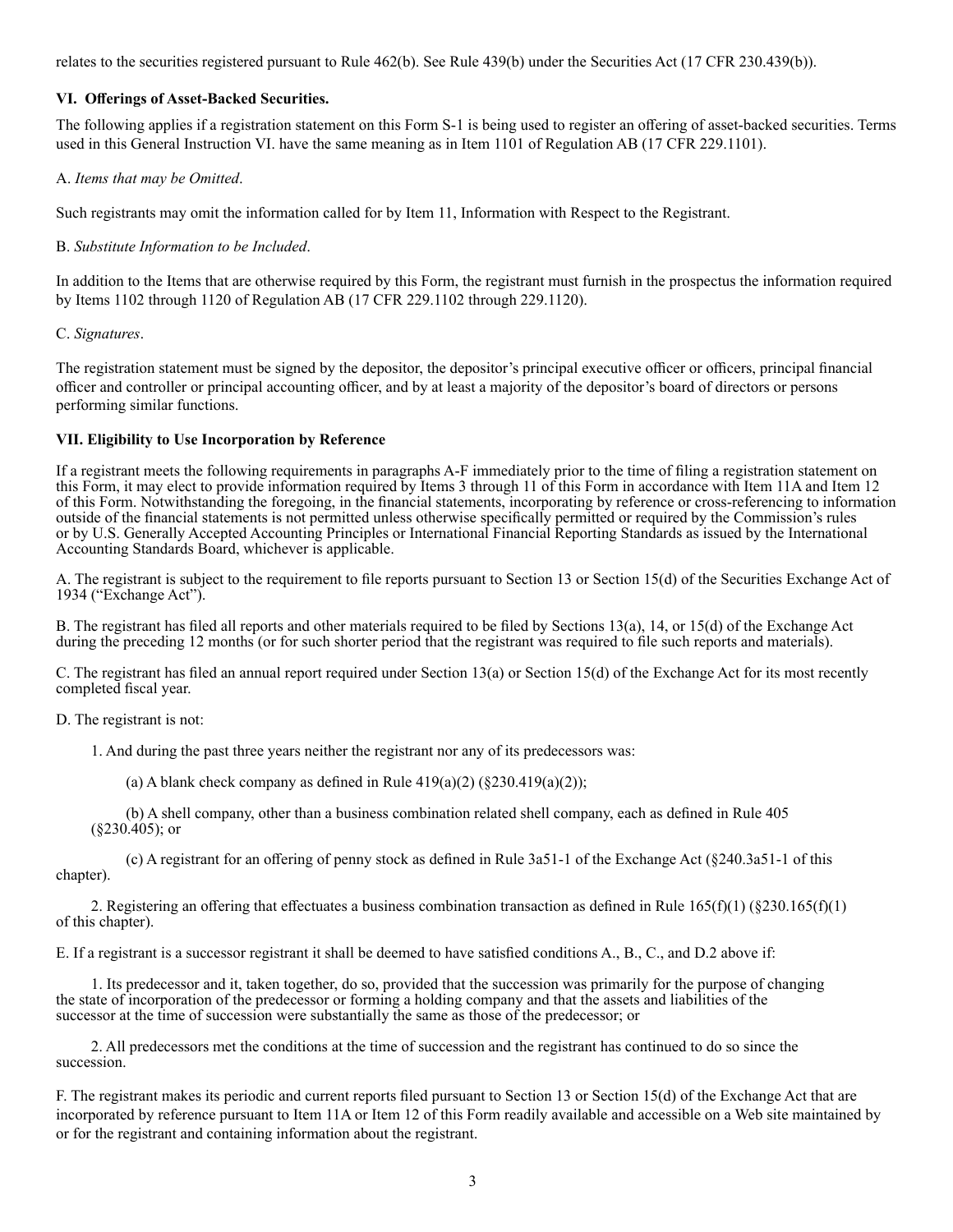### **PART I—INFORMATION REQUIRED IN PROSPECTUS**

#### **Item 1. Forepart of the Registration Statement and Outside Front Cover Page of Prospectus.**

Set forth in the forepart of the registration statement and on the outside front cover page of the prospectus the information required by Item 501 of Regulation S-K (§229.501 of this chapter).

#### **Item 2. Inside Front and Outside Back Cover Pages of Prospectus.**

Set forth on the inside front cover page of the prospectus or, where permitted, on the outside back cover page, the information required by Item 502 of Regulation S-K (§229.502 of this chapter).

#### **Item 3. Summary Information, Risk Factors and Ratio of Earnings to Fixed Charges.**

Furnish the information required by Items 105 and 503 of Regulation S-K (§ 229.105 and § 229.503 of this chapter).

### **Item 4. Use of Proceeds.**

Furnish the information required by Item 504 of Regulation S-K (§229.504 of this chapter).

#### **Item 5. Determination of Offering Price.**

Furnish the information required by Item 505 of Regulation S-K (§229.505 of this chapter).

## **Item 6. Dilution.**

Furnish the information required by Item 506 of Regulation S-K (§229.506 of this chapter).

#### **Item 7. Selling Security Holders.**

Furnish the information required by Item 507 of Regulation S-K (§229.507 of this chapter).

## **Item 8. Plan of Distribution.**

Furnish the information required by Item 508 of Regulation S-K (§229.508 of this chapter).

### **Item 9. Description of Securities to be Registered.**

Furnish the information required by Item 202 of Regulation S-K (§229.202 of this chapter).

### **Item 10. Interests of Named Experts and Counsel.**

Furnish the information required by Item 509 of Regulation S-K (§229.509 of this chapter).

### **Item 11. Information with Respect to the Registrant.**

Furnish the following information with respect to the registrant:

- (a) Information required by Item 101 of Regulation S-K (§229.101 of this chapter), description of business;
- (b) Information required by Item 102 of Regulation S-K (§229.102 of this chapter), description of property;
- (c) Information required by Item 103 of Regulation S-K (§229.103 of this chapter), legal proceedings;
- (d) Where common equity securities are being offered, information required by Item 201 of Regulation S-K (§229.201 of this chapter), market price of and dividends on the registrant's common equity and related stockholder matters;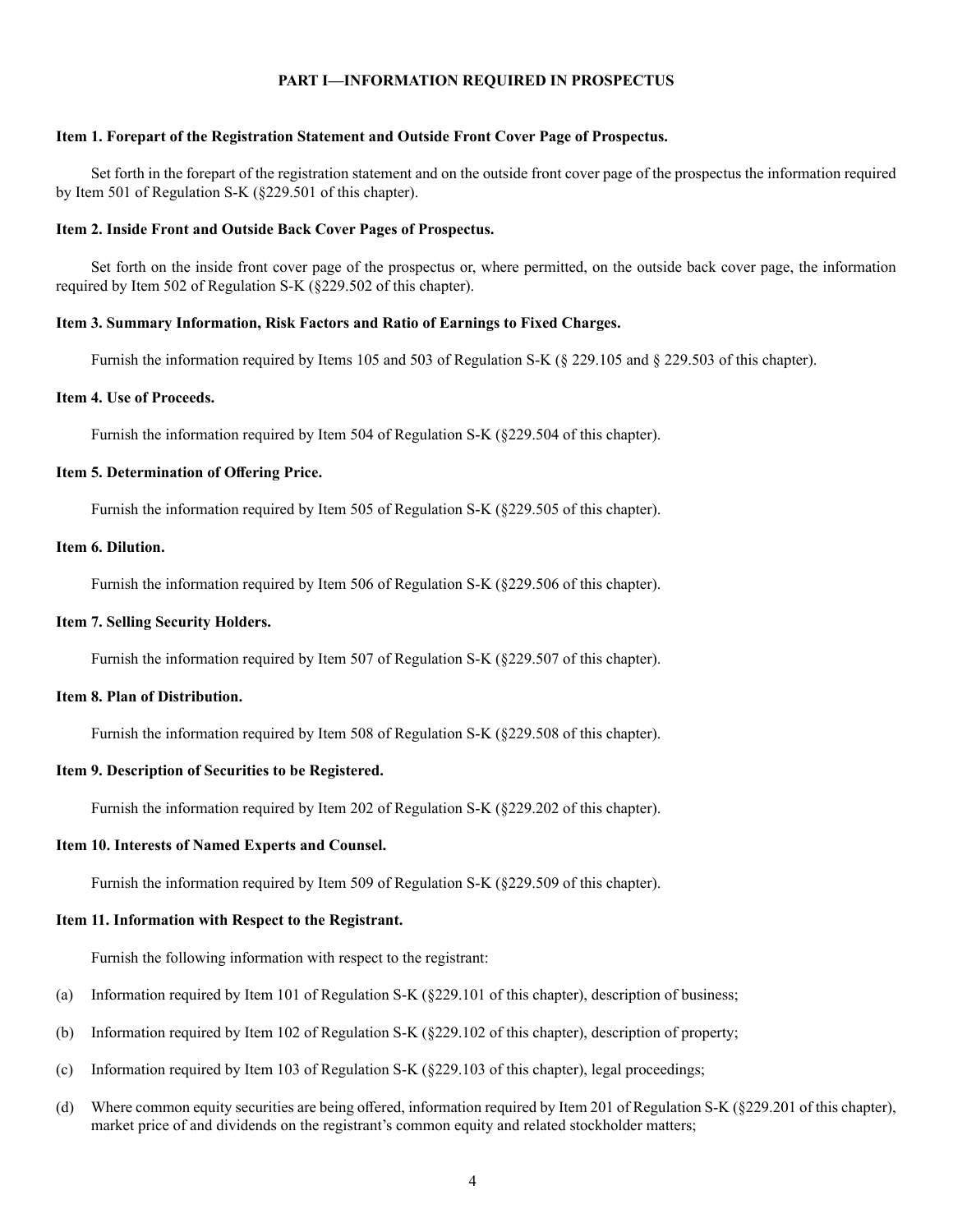- (e) Financial statements meeting the requirements of Regulation S-X (17 CFR Part 210) (Schedules required under Regulation S-X shall be filed as "Financial Statement Schedules" pursuant to Item 15, Exhibits and Financial Statement Schedules, of this Form), as well as any financial information required by Rule 3-05 and Article 11 of Regulation S-X. A smaller reporting company may provide the information in Rule 8-04 and 8-05 of Regulation S-X in lieu of the financial information required by Rule 3-05 and Article 11 of Regulation S-X;
- (f) Information required by Item 301 of Regulation S-K (§229.301 of this chapter), selected financial data;
- (g) Information required by Item 302 of Regulation S-K (§229.302 of this chapter), supplementary financial information;
- (h) Information required by Item 303 of Regulation S-K (§229.303 of this chapter), management's discussion and analysis of financial condition and results of operations;
- (i) Information required by Item 304 of Regulation S-K (§229.304 of this chapter), changes in and disagreements with accountants on accounting and financial disclosure;
- (j) Information required by Item 305 of Regulation S-K (§229.305 of this chapter), quantitative and qualitative disclosures about market risk.
- (k) Information required by Item 401 of Regulation S-K (§229.401 of this chapter), directors and executive officers;
- (l) Information required by Item 402 of Regulation S-K (§229.402 of this chapter), executive compensation, and information required by paragraph (e)(4) of Item 407 of Regulation S-K (§229.407 of this chapter), corporate governance;
- (m) Information required by Item 403 of Regulation S-K (§229.403 of this chapter), security ownership of certain beneficial owners and management; and
- (n) Information required by Item 404 of Regulation S-K (§229.404 of this chapter), transactions with related persons, promoters and certain control persons, and Item 407(a) of Regulation S-K (§229.407(a) of this chapter), corporate governance.

### **Item 11A. Material Changes.**

If the registrant elects to incorporate information by reference pursuant to General Instruction VII., describe any and all material changes in the registrant's affairs which have occurred since the end of the latest fiscal year for which audited financial statements were included in the latest Form 10-K and that have not been described in a Form 10-Q or Form 8-K filed under the Exchange Act.

### **Item 12. Incorporation of Certain Information by Reference.**

If the registrant elects to incorporate information by reference pursuant to General Instruction VII.:

(a) It must specifically incorporate by reference into the prospectus contained in the registration statement the following documents by means of a statement to that effect in the prospectus listing all such documents:

(1) The registrant's latest annual report on Form 10-K filed pursuant to Section 13(a) or Section 15(d) of the Exchange Act that contains financial statements for the registrant's latest fiscal year for which a Form 10-K was required to have been filed; and

(2) All other reports filed pursuant to Section 13(a) or 15(d) of the Exchange Act or proxy or information statements filed pursuant to Section 14 of the Exchange Act since the end of the fiscal year covered by the annual report referred to in paragraph (a)(1) above.

Note to Item 12(a). Attention is directed to Rule 439 (§230.439) regarding consent to use of material incorporated by reference.

(b) In addition to the incorporation by reference permitted pursuant to paragraph (a) of this Item, a smaller reporting company, as defined in Rule 405 (17 CFR 230.405), may elect to incorporate by reference information filed after the effective date of the registration statement. A smaller reporting company making this election must state in the prospectus contained in the registration statement that all documents subsequently filed by the registrant pursuant to Sections 13(a), 13(c), 14 or 15(d) of the Exchange Act, prior to the termination of the offering shall be deemed to be incorporated by reference into the prospectus.

 $(c)(1)$  The registrant must state:

(i) That it will provide to each person, including any beneficial owner, to whom a prospectus is delivered, a copy of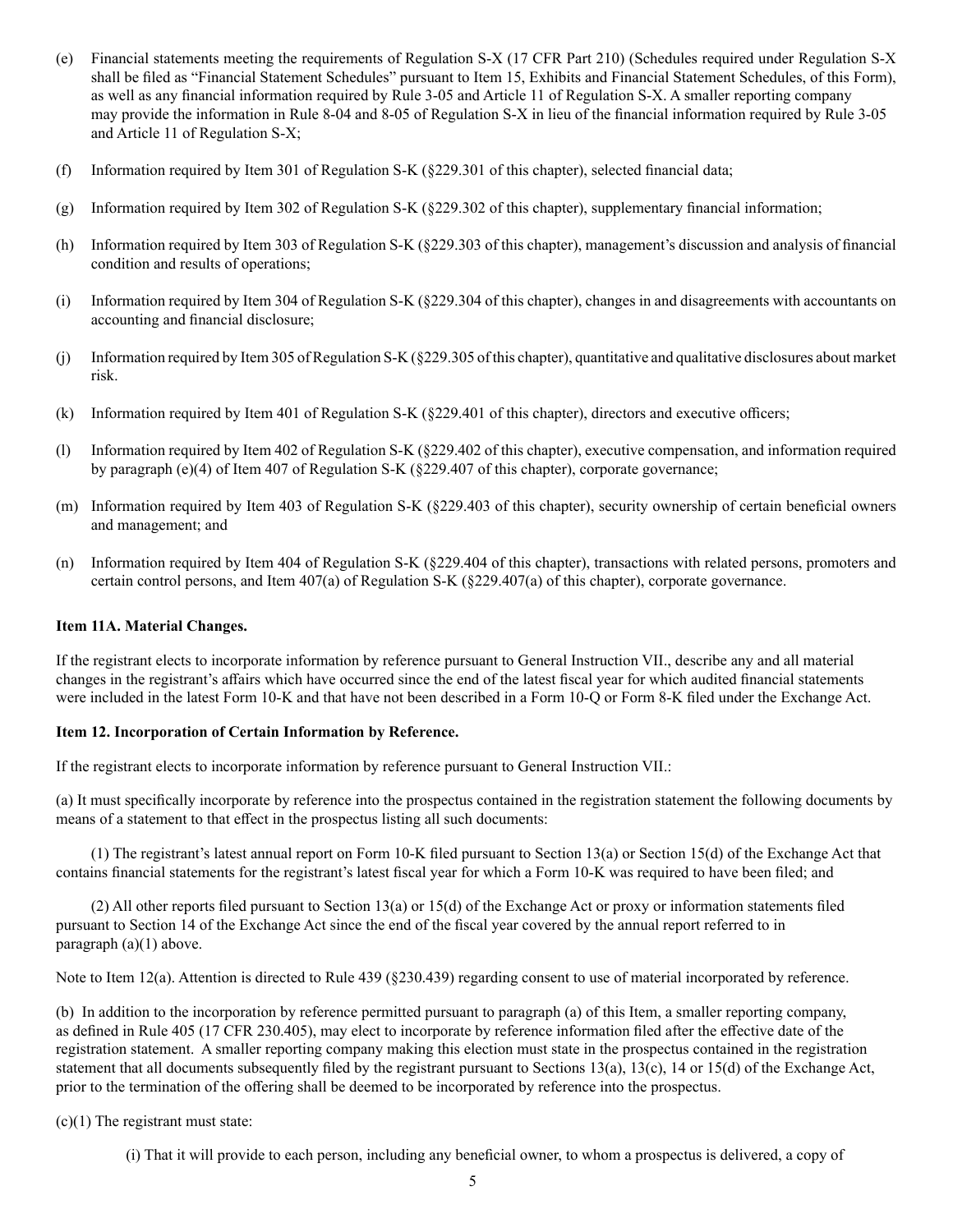any or all of the reports or documents that have been incorporated by reference in the prospectus contained in the registration statement but not delivered with the prospectus;

(ii) That it will provide these reports or documents upon written or oral request;

(iii) That it will provide these reports or documents at no cost to the requester;

 (iv) The name, address, telephone number, and e-mail address, if any, to which the request for these reports or documents must be made; and

(v) The registrant's Web site address, including the uniform resource locator (URL) where the incorporated reports and other documents may be accessed.

Note to Item  $12(c)(1)$ . If the registrant sends any of the information that is incorporated by reference in the prospectus contained in the registration statement to security holders, it also must send any exhibits that are specifically incorporated by reference in that information.

- (2) The registrant must:
	- (i) Identify the reports and other information that it files with the SEC; and

 (ii) State that the SEC maintains an Internet site that contains reports, proxy and information statements, and other information regarding issuers that file electronically with the SEC and state the address of that site (http://www.sec.gov).

### **Item 12A. Disclosure of Commission Position on Indemnification for Securities Act Liabilities.**

Furnish the information required by Item 510 of Regulation S-K (§229.510 of this chapter).

# **PART II—INFORMATION NOT REQUIRED IN PROSPECTUS**

### **Item 13. Other Expenses of Issuance and Distribution.**

Furnish the information required by Item 511 of Regulation S-K (§229.511 of this chapter).

# **Item 14. Indemnification of Directors and Officers.**

Furnish the information required by Item 702 of Regulation S-K (§229.702 of this chapter).

# **Item 15. Recent Sales of Unregistered Securities.**

Furnish the information required by Item 701 of Regulation S-K (§229.701 of this chapter).

### **Item 16. Exhibits and Financial Statement Schedules.**

- (a) Subject to the rules regarding incorporation by reference, furnish the exhibits as required by Item 601 of Regulation S-K (§229.601 of this chapter).
- (b) Furnish the financial statement schedules required by Regulation S-X (17 CFR Part 210) and Item 11(e) of this Form. These schedules shall be lettered or numbered in the manner described for exhibits in paragraph (a).
- (c) Furnish the following information, in substantially the tabular form indicated, as to each type and class of securities being registered in the manner required by Item 601(b)(107) of Regulation S-K.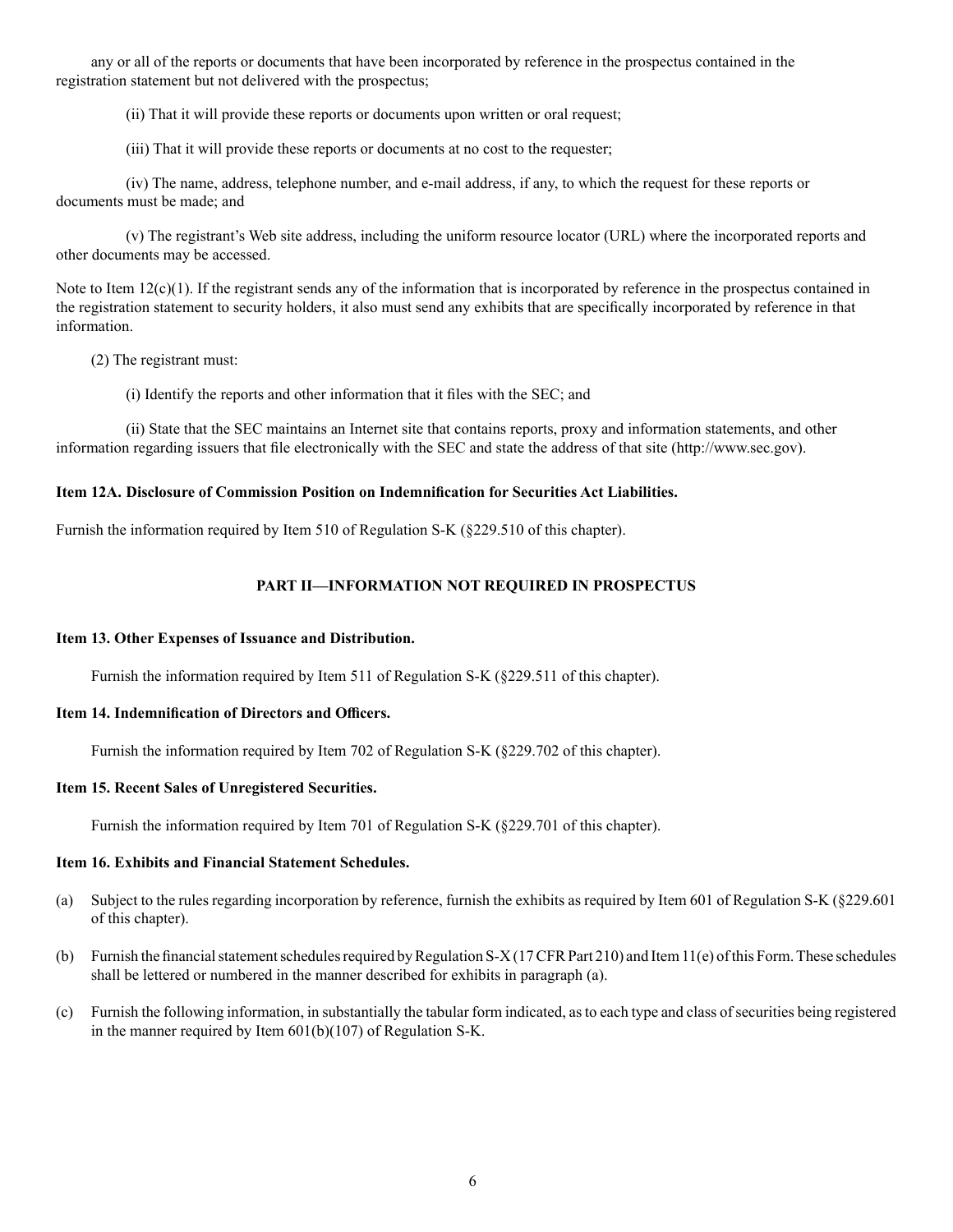# **Calculation of Filing Fee Tables**

### ………….. (Form Type)

# …………………………………………………….. (Exact Name of Registrant as Specified in its Charter)

# Table 1: Newly Registered and Carry Forward Securities

|                             | Security<br>Type              | Security<br>Class<br>Title | Fee<br>Calculation<br>or Carry<br>Forward<br>Rule | Amount<br>Registered | Proposed<br>Maximum<br>Offering<br>Price Per<br>Unit | Maximum<br>Aggregate<br>Offering<br>Price | Fee<br>Rate | Amount of<br>Registration<br>Fee | Carry<br>Forward<br>Form<br>Type | Carry<br>Forward<br>File<br>Number | Carry<br>Forward<br>Initial<br>effective<br>date | Filing Fee<br>Previously<br>Paid In<br>Connection with<br>Unsold<br>Securities<br>to be<br>Carried<br>Forward |
|-----------------------------|-------------------------------|----------------------------|---------------------------------------------------|----------------------|------------------------------------------------------|-------------------------------------------|-------------|----------------------------------|----------------------------------|------------------------------------|--------------------------------------------------|---------------------------------------------------------------------------------------------------------------|
| Newly Registered Securities |                               |                            |                                                   |                      |                                                      |                                           |             |                                  |                                  |                                    |                                                  |                                                                                                               |
| Fees to Be Paid             | X                             | $\mathbf X$                | $\mathbf X$                                       | X                    | $\mathbf X$                                          | X                                         | $\mathbf X$ | $\mathbf X$                      |                                  |                                    |                                                  |                                                                                                               |
| Fees Previously<br>Paid     | X                             | X                          | $\mathbf X$                                       | $\mathbf X$          | $\mathbf X$                                          | $\mathbf X$                               |             | X                                |                                  |                                    |                                                  |                                                                                                               |
| Carry Forward Securities    |                               |                            |                                                   |                      |                                                      |                                           |             |                                  |                                  |                                    |                                                  |                                                                                                               |
| Carry Forward<br>Securities | $\mathbf X$                   | $\mathbf X$                | $\mathbf X$                                       | X                    |                                                      | $\mathbf{x}$                              |             |                                  | X                                | $\mathbf X$                        | X                                                | X                                                                                                             |
|                             | <b>Total Offering Amounts</b> |                            |                                                   |                      |                                                      | X                                         |             | X                                |                                  |                                    |                                                  |                                                                                                               |
|                             | Total Fees Previously Paid    |                            |                                                   |                      |                                                      |                                           |             | X                                |                                  |                                    |                                                  |                                                                                                               |
|                             | Total Fee Offsets             |                            |                                                   |                      |                                                      |                                           |             | $\mathbf X$                      |                                  |                                    |                                                  |                                                                                                               |
|                             | Net Fee Due                   |                            |                                                   |                      |                                                      |                                           |             | X                                |                                  |                                    |                                                  |                                                                                                               |

# Table 2: Fee Offset Claims and Sources

|                                 | Registrant<br>or Filer<br>Name | Form<br>or<br>Filing<br>Type | File<br>Number | Initial<br>Filing<br>Date | Filing<br>Date | Fee Offset<br>Claimed | Security<br>Type<br>Associated<br>with Fee<br>Offset<br>Claimed | Security<br>Title<br>Associated<br>with Fee<br>Offset<br>Claimed | Unsold<br>Securities<br>Associated<br>with Fee<br>Offset<br>Claimed | Unsold<br>Aggregate<br>Offering<br>Amount<br>Associated<br>with Fee<br>Offset<br>Claimed | Fee Paid<br>with Fee<br>Offset<br>Source |
|---------------------------------|--------------------------------|------------------------------|----------------|---------------------------|----------------|-----------------------|-----------------------------------------------------------------|------------------------------------------------------------------|---------------------------------------------------------------------|------------------------------------------------------------------------------------------|------------------------------------------|
| Rules $457(b)$ and $0-11(a)(2)$ |                                |                              |                |                           |                |                       |                                                                 |                                                                  |                                                                     |                                                                                          |                                          |
| Fees Offset<br>Claims           |                                | $\mathbf X$                  | $\mathbf X$    | $\mathbf X$               |                | $\mathbf X$           |                                                                 |                                                                  |                                                                     |                                                                                          |                                          |
| Fees Offset<br>Sources          | $\mathbf X$                    | $\mathbf X$                  | $\mathbf X$    |                           | $\mathbf X$    |                       |                                                                 |                                                                  |                                                                     |                                                                                          | $\mathbf X$                              |
| Rule $457(p)$                   |                                |                              |                |                           |                |                       |                                                                 |                                                                  |                                                                     |                                                                                          |                                          |
| Fee Offset<br>Claims            | $\mathbf X$                    | $\mathbf X$                  | $\mathbf X$    | $\mathbf X$               |                | $\mathbf X$           | $\mathbf X$                                                     | $\mathbf X$                                                      | $\mathbf X$                                                         | $\mathbf X$                                                                              |                                          |
| Fees Offset<br>Sources          | $\mathbf X$                    | X                            | X              |                           | X              |                       |                                                                 |                                                                  |                                                                     |                                                                                          | $\mathbf X$                              |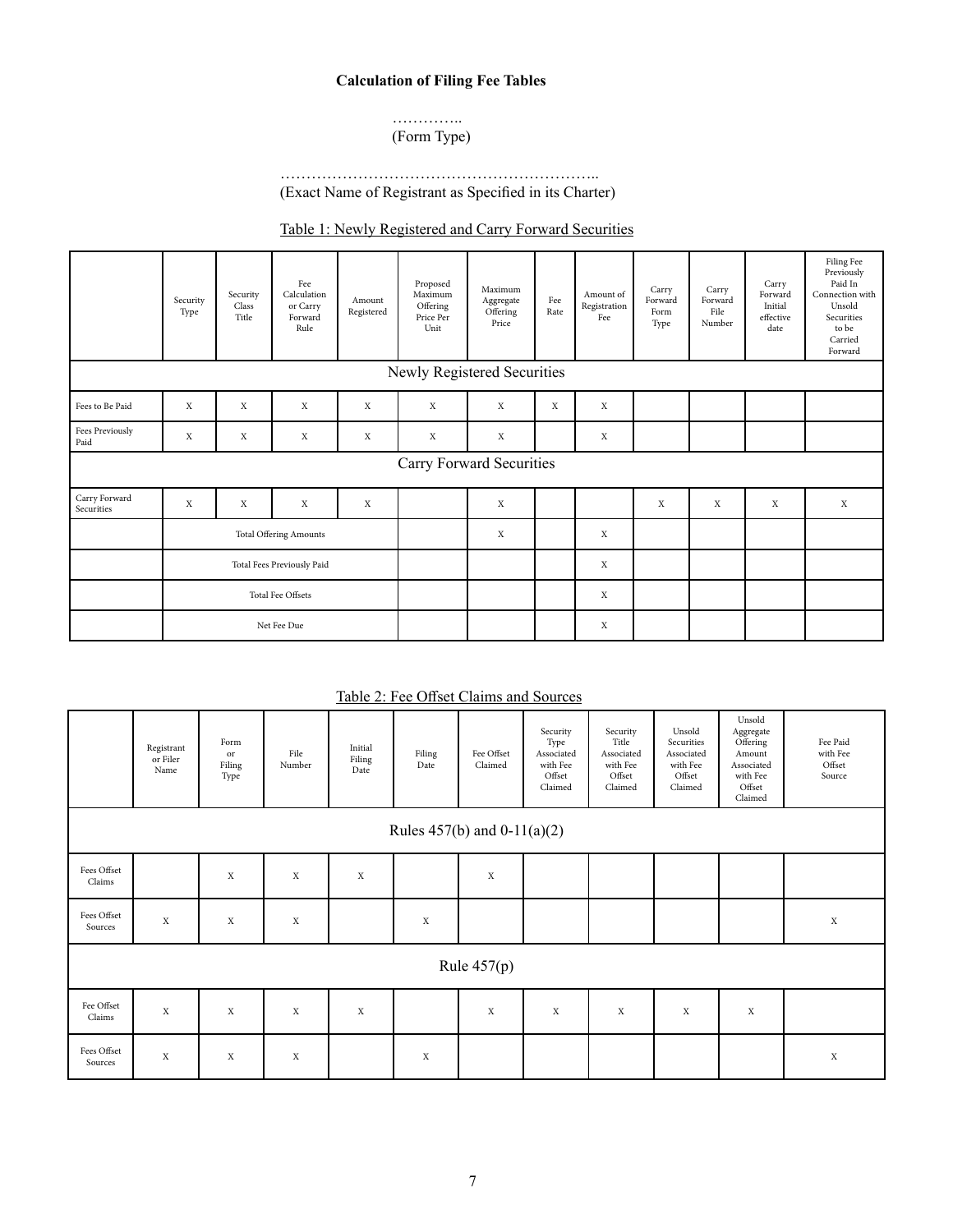# Table 3: Combined Prospectuses

| Security Type | Security Class Title | Amount of Securities<br>Previously Registered | Maximum Aggregate<br>Offering Price of<br>Securities<br>Previously Registered | Form<br>Type | File<br>Number | <b>Initial Effective</b><br>Date |
|---------------|----------------------|-----------------------------------------------|-------------------------------------------------------------------------------|--------------|----------------|----------------------------------|
| X             | X                    | X                                             | X                                                                             | X            | X              | X                                |

### **Instructions to the Calculation of Filing Fee Tables and Related Disclosure**

### **("Instructions"):**

- 1. General Requirements.
	- A. Applicable Table Requirements.

The "X" designation indicates the information required to be disclosed, as applicable, in tabular format. Add as many rows of each table as necessary.

### B. Security Types.

 i. For securities that are initially being registered, choose a security type permitted to be registered on this form from the following list of security types to respond to the applicable table requirement:

- a. Asset-Backed Securities;
- b. Debt;
- c. Debt Convertible into Equity;
- d. Equity;
- e. Exchange-Traded Vehicle Securities;
- f. Face Amount Certificates;
- g. Limited Partnership Interests;
- h. Mortgage Backed Securities;
- i. Non-Convertible Debt;
- j. Other; and
- k. Unallocated (Universal) Shelf.

 ii. When a table requires both security type and title of each class of securities, choose a security type from the list in Instruction 1.B.i and provide this information for each unique combination of security type and title of each class of securities. For example, it would be appropriate to provide the following on separate lines of Table 1:

| Equity | Class A Preferred Shares |
|--------|--------------------------|
| Equity | Class B Preferred Shares |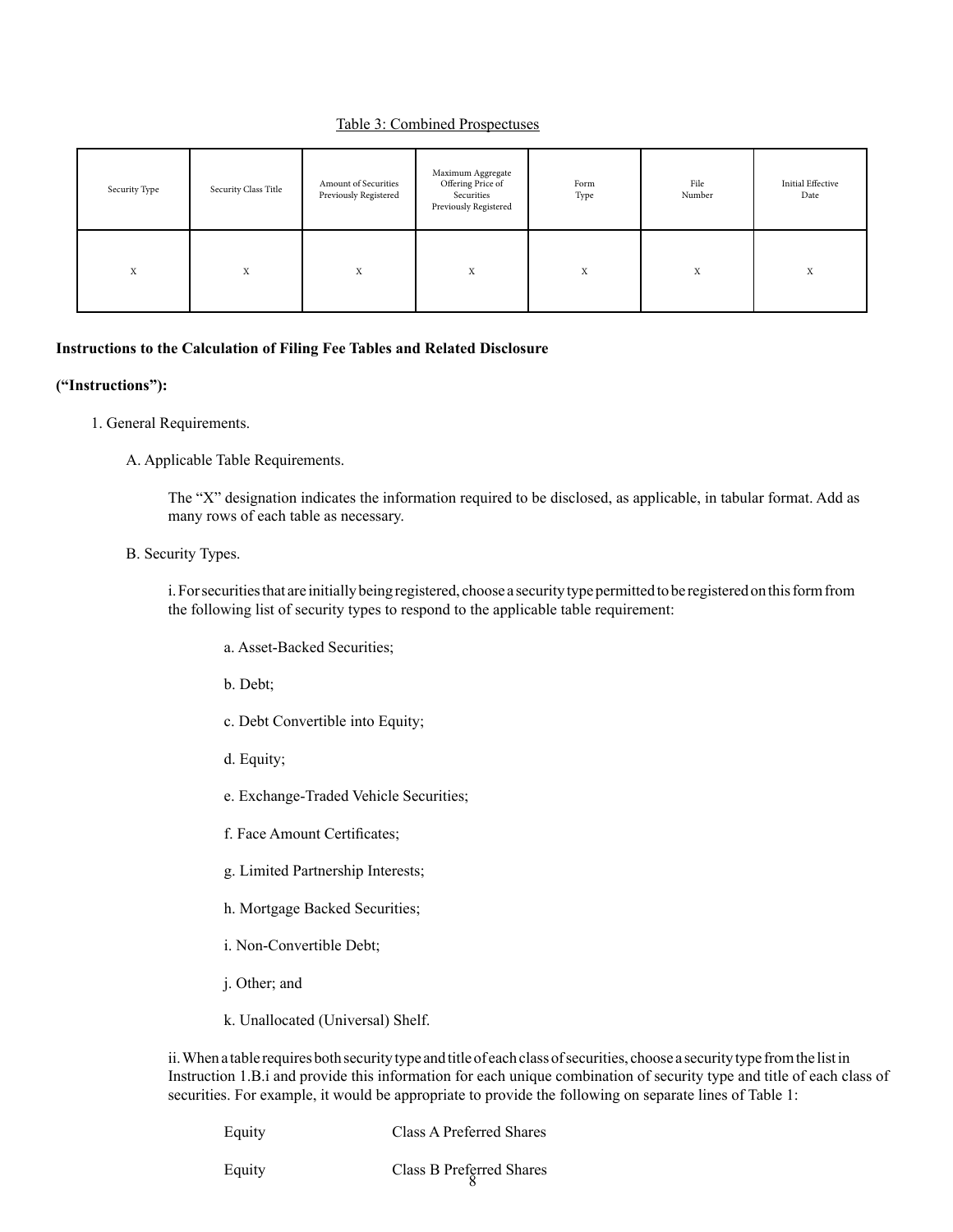C. Fee Rate.

For the current fee rate, *see* https://www.sec.gov/ofm/Article/feeamt.html.

D. Explanations.

If not otherwise explained in response to these instructions, disclose specific details relating to the fee calculation as necessary to clarify the information presented in each table, including references to the provisions of Rule 457 (§230.457 of this chapter) and any other rule being relied upon. All disclosure these Instructions require that is not specifically required to be presented in tabular format must appear in narrative format immediately after the table(s) to which it corresponds.

2. Table 1: Newly Registered and Carry Forward Securities Table and Related

Disclosure.

A. Newly Registered Securities.

For securities that are initially being registered on this form, provide the following information.

i. Fees to Be Paid and Fees Previously Paid.

a. Fees to Be Paid.

Provide the information Table 1 requires under the heading "Newly Registered Securities" for the line item "Fees to Be Paid" for securities to be registered for which filing fees have not already been paid in connection with the initial filing of this form or a pre-effective amendment.

b. Fees Previously Paid.

Provide the information Table 1 requires under the heading "Newly Registered Securities" for the line item "Fees Previously Paid" for securities to be registered for which filing fees have already been paid in connection with the initial filing of this form or a pre-effective amendment.

ii. Fee Calculation or Carry Forward Rules.

a. Rule 457(a).

For a fee calculated as specified in Rule  $457(a)$  ( $\S 230.457(a)$  of this chapter), enter " $457(a)$ ".

b. Rule 457(f).

For a fee calculated as specified in Rule  $457(f)$  (§230.457(f) of this chapter), enter " $457(a)$ ", " $457(o)$ " or "Other", as applicable.

 Separately disclose the amount and value of securities to be received by the registrant or cancelled upon the issuance of securities registered on this Form, and explain how the value was calculated in accordance with Rule  $457(f)(1)$  and (2), as applicable. The explanation must include the value per share of the securities to be received by the registrant or cancelled upon the issuance of securities registered on this Form. Also disclose any amount of cash to be paid by the registrant in connection with the exchange or other transaction, and any amount of cash to be received by the registrant in connection with the exchange or other transaction. In accordance with Rule  $457(f)(3)$ , to determine the maximum aggregate offering price for such a transaction, the registrant should deduct any amount of cash to be paid by the registrant in connection with the exchange or other transaction from, and add any amount of cash to be received by the registrant in connection with the exchange or other transaction to, the value of the securities to be received or cancelled as calculated in accordance with Rule  $457(f)(1)$  and (2), as applicable. Omit from the table the maximum offering price per unit.

c. Rule 457(o).

If relying on Rule 457(o) under the Securities Act (§230.457(o) of this chapter) to register securities on this Form by maximum aggregate offering price, enter "457(o)". You may omit from any such row the Amount Registered and the Proposed Maximum Offering Price Per Unit.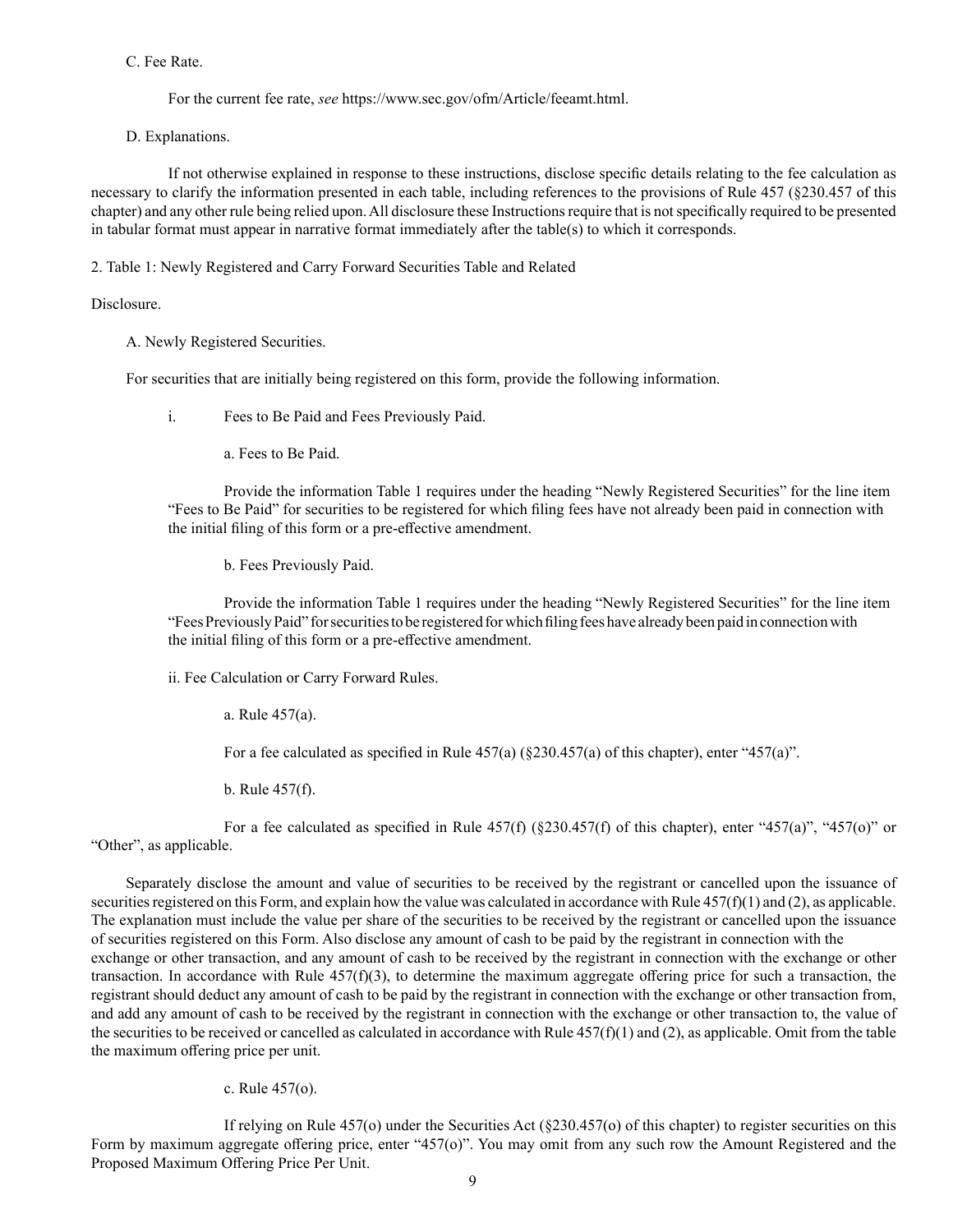d. Rule 457(u).

If an offering of an indeterminate amount of exchange-traded vehicle securities is being registered, enter "457(u)".

Separately, state that the registration statement covers an indeterminate amount of securities to be offered or sold and that the filing fee will be calculated and paid in accordance with Rule  $456(d)$  and Rule  $457(u)$  (§ 230.456(d) and § 230.457(u) of this chapter).

e. Other.

If relying on a rule other than Rule  $457(a)$ ,  $(f)$ ,  $(o)$ , or  $(u)$ , enter "Other".

iii. Other Tabular Information.

 Provide the following information in the table for each unique combination of security type and title of each class of securities to be registered as applicable:

a. The security type of the class of securities to be registered;

b. The title of the class of securities to be registered;

 c. The amount of securities being registered expressed in terms of the number of securities, proposed maximum offering price per unit and resulting proposed maximum aggregate offering price, or, if the related filing fee is calculated in reliance on Rule 457(o), the proposed maximum aggregate offering price;

d. The fee rate; and

e. The registration fee.

iv. Pre-Effective Amendments.

If a pre-effective amendment is filed to concurrently (i) increase the amount of securities of one or more registered classes or add one or more new classes of securities; and (ii) decrease the amount of securities of one or more registered classes, a registrant that did not rely on Rule 457(o) to calculate the filing fee due for the initial filing or latest pre-effective amendment to such filing may recalculate the total filing fee due for the registration statement in its entirety and claim an offset pursuant to Rule 457(b) in the amount of the filing fee previously paid in connection with the registration statement. This recalculation procedure is not available, however, if a pre-effective amendment is filed only to increase the amount of securities of one or more registered classes or add one or more new classes. A pre-effective amendment that uses this recalculation procedure must include the revised offering amounts as securities to be registered for which filing fees have not already been paid in connection with the initial filing of this form or a pre-effective amendment for purposes of Table 1. If you use this recalculation procedure, separately disclose that you are using it and expressly reference this Instruction 2.A.iv.

B. Carry Forward Securities.

If relying on Rule  $415(a)(6)$  under the Securities Act  $(\frac{230.415(a)(6)}{6})$  of this chapter) to carry forward to this registration statement unsold securities from an earlier registration statement, enter "415(a)(6)" in the table and provide, in a separate row for each registration statement from which securities are to be carried forward, and for each unique combination of security type and title of each class of securities to be carried forward, the following information:

i. The security type of the class of securities to be carried forward;

ii. The title of the class of securities to be carried forward;

 iii. The amount of securities being carried forward expressed in terms of the number of securities (under the column heading "Amount Registered") and the amount of the maximum aggregate offering price, as specified in the fee table of the earlier filing, associated with those securities (under the column heading "Maximum Aggregate Offering Price") or, if the related filing fee was calculated in reliance on Rule 457(o), the amount of securities carried forward expressed in terms of the maximum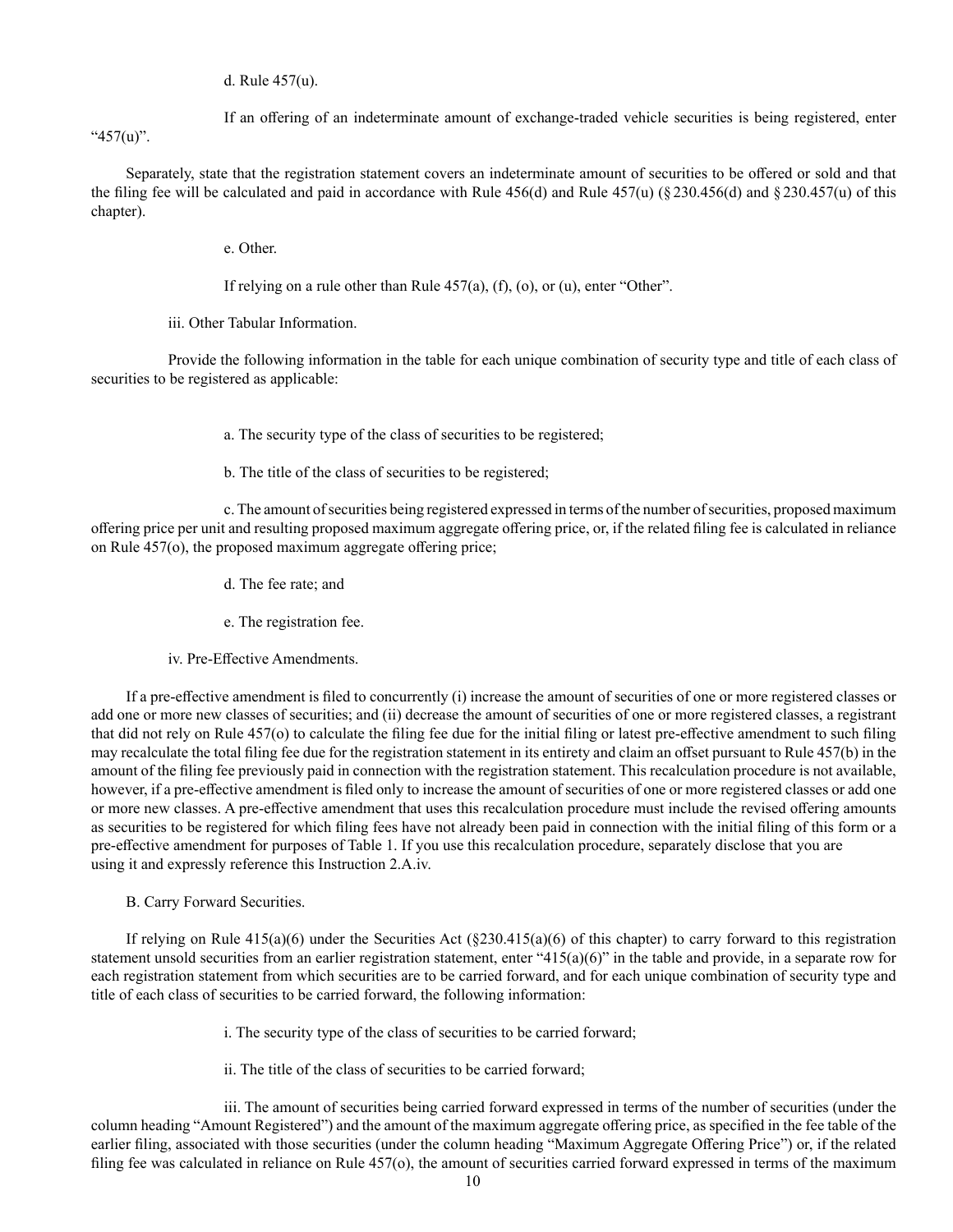aggregate offering price (under the column heading "Maximum Aggregate Offering Price");

iv. The form type, file number, and initial effective date of the earlier registration statement from which the securities are to be carried forward;

and

v. The filing fee previously paid in connection with the registration of the securities to be carried forward.

C. Totals.

i. Total Offering Amounts.

Provide the sum of the maximum aggregate offering price for both the newly registered and carry forward securities and the aggregate registration fee for the newly registered securities.

ii. Total Fees Previously Paid.

Provide the aggregate of registration fees previously paid for the newly registered securities.

iii. Total Fee Offsets.

Provide the aggregate of the fee offsets that are claimed in Table 2 pursuant to Instruction 3.

iv. Net Fee Due

Provide the difference between (a) the aggregate registration fee for the newly registered securities from the Total Offering Amounts row; and (b) the sum of (i) the aggregate of registration fees previously paid for the newly registered securities from the Total Fees Previously Paid row; and (ii) the aggregate fee offsets claimed from the Total Fee Offsets row.

3. Table 2: Fee Offset Claims and Sources.

#### A. Terminology.

For purposes of this Instruction 3 and Table 2, the term "submission" means any (i) initial filing of, or amendment (pre-effective or post-effective), to a fee-bearing document; or (ii) fee-bearing form of prospectus filed under Rule 424 under the Securities Act (§230.424 of this chapter), in all cases that was accompanied by a contemporaneous fee payment. For purposes of these instructions to Table 2, a contemporaneous fee payment is the payment of a required fee that is satisfied through the actual transfer of funds, and does not include any amount of a required fee satisfied through a claimed fee offset. Instructions 3.B.ii and 3.C.ii require a filer that claims a fee offset under Rule 457(b) or (p) under the Securities Act (§230.457(b) or (p) of this chapter) or Rule 0-11(a)(2) under the Exchange Act  $(\xi 240.0-11(a)(2)$  of this chapter) to identify previous submissions with contemporaneous fee payments that are the original source to which the fee offsets claimed on this filing can be traced. See Instruction 3.D for an example.

B. Rules 457(b) and 0-11(a)(2).

If relying on Rule 457(b) under the Securities Act ( $\S$ 230.457(b) of this chapter) or Rule 0-11(a)(2) under the Exchange Act  $(\xi$ 240.0-11(a)(2) of this chapter) to offset some or all of the filing fee due on this registration statement by amounts paid in connection with earlier filings (other than this Form S-1 unless pursuant to Instruction 2.A.iv) relating to the same transaction, provide the following information:

i. Fee Offset Claims.

For each earlier filed Securities Act registration statement or Exchange Act document relating to the same transaction from which a fee offset is being claimed, provide the information that Table 2 requires under the heading "Rules  $457(b)$  and  $0-11(a)(2)$ " for the line item "Fee Offset Claims". The "Fee Offset Claimed" column requires the dollar amount of the previously paid filing fee to be offset against the currently due fee.

### Note to Instruction 3.B.i.

If claiming an offset from a Securities Act registration statement, provide a detailed explanation of the basis for the claimed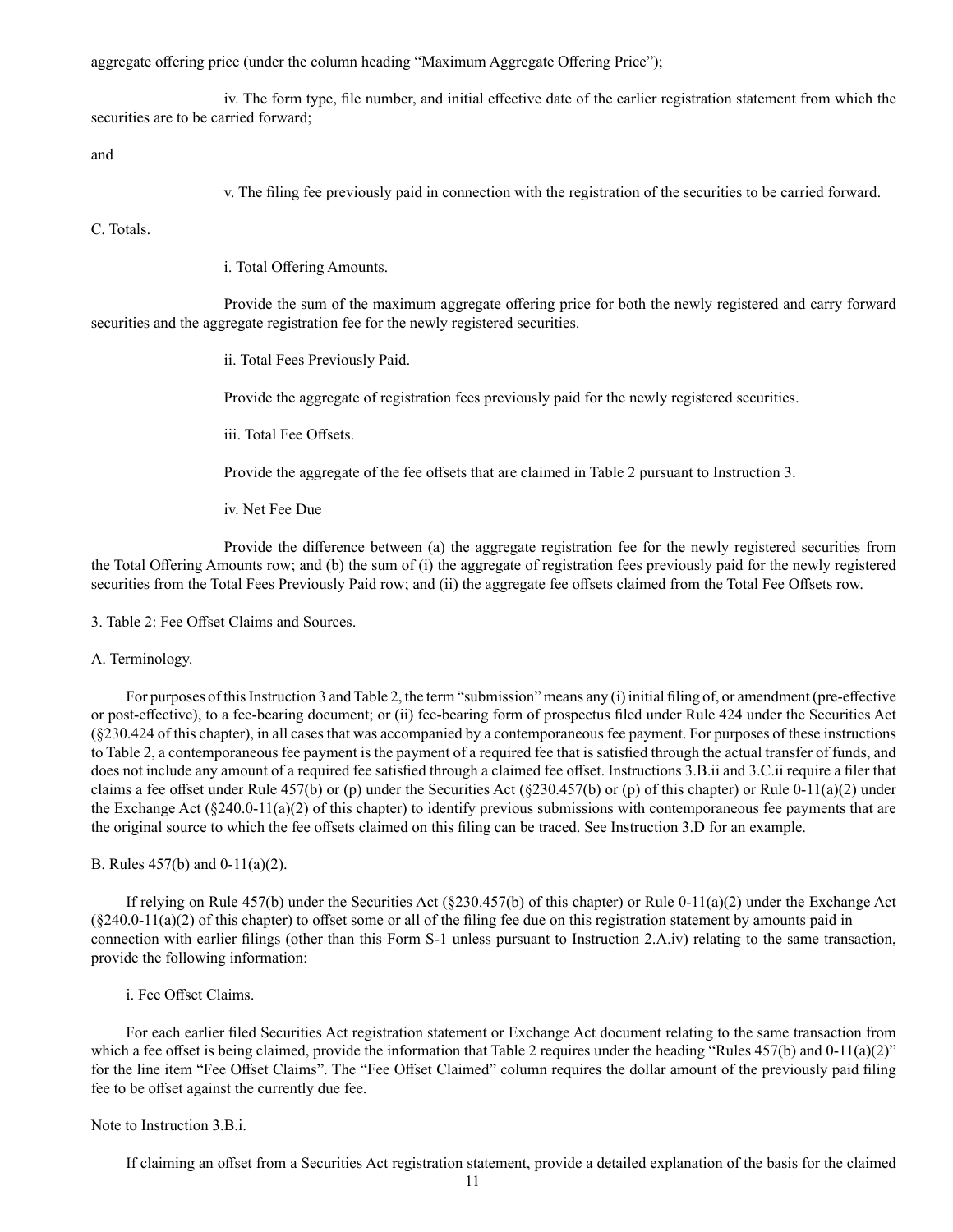offset.

### ii. Fee Offset Sources.

With respect to amounts claimed as an offset under Rule  $457(b)$  or Rule  $0-11(a)(2)$ , identify those submissions with contemporaneous fee payments that are the original source to which those amounts can be traced. For each submission identified, provide the information that Table 2 requires under the heading "Rules 457(b) and 0-11(a)(2)" for the line item "Fee Offset Sources". The "Fee Paid with Fee Offset Source" column requires the dollar amount of the contemporaneous fee payment made with respect to each identified submission that is the source of the fee offset claimed pursuant to Rule  $457(b)$  or  $0-11(a)(2)$ .

### C. Rule 457(p).

If relying on Rule 457(p) under the Securities Act ( $\S230.457(p)$  of this chapter) to offset some or all of the filing fee due on this registration statement with the filing fee previously paid for unsold securities under an earlier filed registration statement, provide the following information:

### i. Fee Offset Claims.

For each such earlier filed registration statement from which the registrant is claiming a filing fee offset, provide the information Table 2 requires under the heading "Rule 457(p)" for the line item "Fee Offset Claims". The "Fee Offset Claimed" column requires the dollar amount of the previously paid filing fee to be offset against the currently due fee.

Notes to Instruction 3.C.i.

1. Provide a statement that the registrant has either withdrawn each prior registration statement or has terminated or completed any offering that included the unsold securities under the prior registration statements.

2. If you were not the registrant under the earlier registration statements, entering information under the heading "Rule 457(p)" pursuant to Instruction 3.C.i affirms that you are that registrant's successor, majority-owned subsidiary, or parent owning more than 50% of the registrant's outstanding voting securities eligible to claim a filing fee offset. See the definitions of "successor" and "majority-owned subsidiary" in Rule 405 under the Securities Act (§230.405 of this chapter).

ii. Fee Offset Sources.

With respect to amounts claimed as an offset under Rule 457(p), identify those submissions with contemporaneous fee payments that are the original source to which those amounts can be traced. For each submission identified, provide the information Table 2 requires under the heading "Rule 457(p)" for the line item "Fee Offset Sources". The "Fee Paid with Fee Offset Source" column requires the dollar amount of the contemporaneous fee payment made with respect to each identified submission that is the source of the fee offset claimed pursuant to Rule 457(p).

D. Fee Offset Source Submission Identification Example.

### A filer:

• Initially files a registration statement on Form S-1 on 1/15/20X1 (assigned file number 333-123456) with a fee payment of \$10,000;

• Files pre-effective amendment number 1 to the Form S-1 (333-123456) on 2/15/20X1 with a fee payment of \$15,000 and the registration statement goes effective on 2/20/20X1;

• Initially files a registration statement on Form S-1 on 1/15/20X4 (assigned file number 333-123467) with a fee payment of \$25,000 and relies on Rule  $457(p)$  to claim an offset of \$10,000 related to the unsold securities registered on the previously filed Form S-1 (333-123456) and apply it to the \$35,000 filing fee due and the registration statement goes effective on 2/15/20X4.

• Initially files a registration statement on Form S-1 (assigned file number 333-123478) on 1/15/20X7 with a fee payment of \$15,000 and relies on Rule 457(p) to claim an offset of \$30,000 related to the unsold securities registered on the most recently effective Form S-1 (333-123467) filed on 1/15/20X4 and apply it to the \$45,000 filing fee due.

For the registration statement on Form S-1 with file number 333-123478 filed on 1/15/20X7, the filer can satisfy the submission identification requirement when it claims the \$30,000 fee offset from the Form S-1 (333-123467) filed on 1/15/20X4 by referencing any combination of the Form S-1 (333-123467) filed on 1/15/20X4, the pre-effective amendment to the Form S-1 (333-123456) filed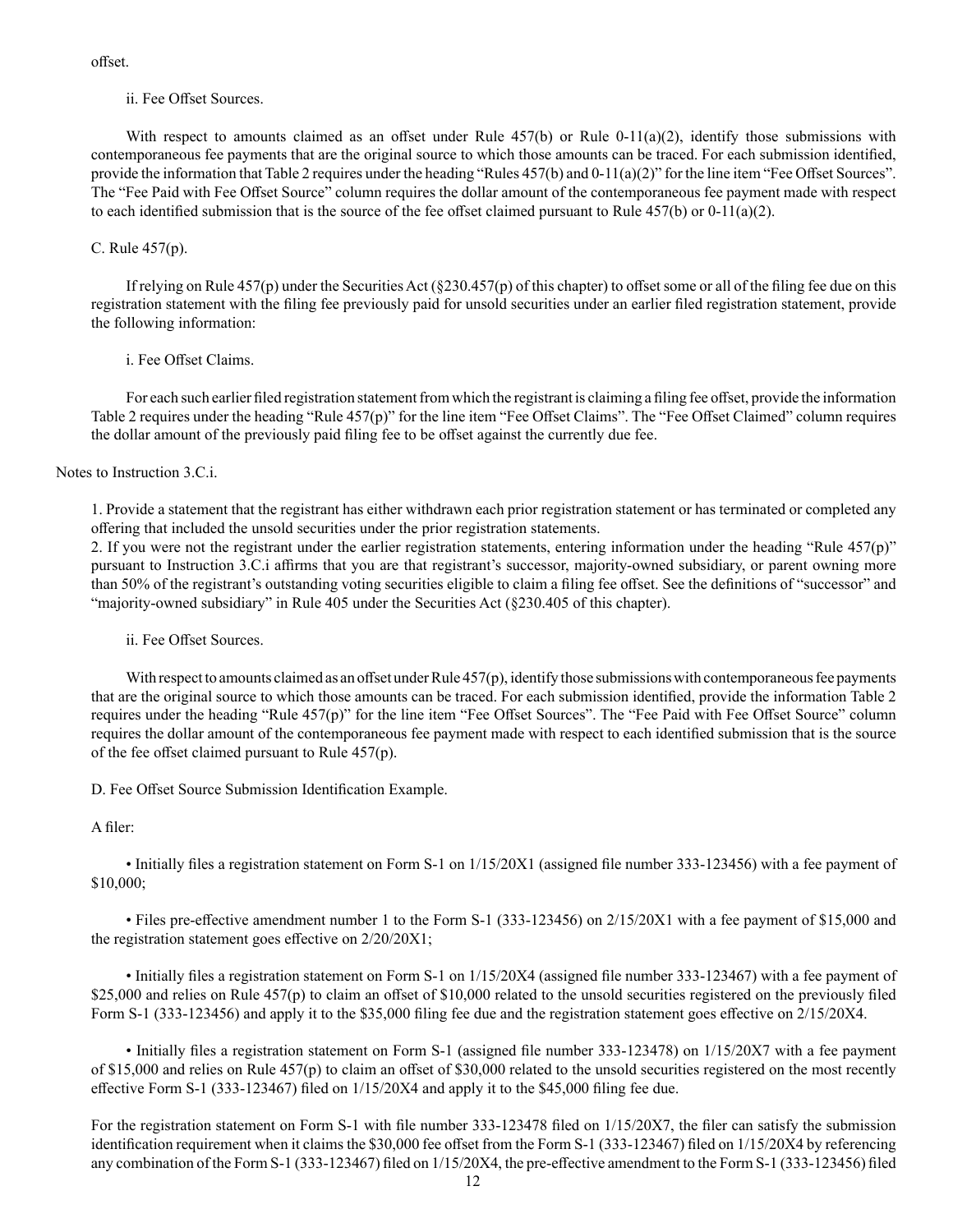on 2/15/20X1 or the initial filing of the Form S-1 (333-123456) on 1/15/20X1 in relation to which contemporaneous fee payments were made equal to \$30,000.

One example could be:

• the Form S-1 (333-123467) filed on 1/15/20X4 in relation to the payment of \$25,000 made with that submission; and

• the pre-effective amendment to the Form S-1 (333-123456) filed on 2/15/20X1 in relation to the payment of \$5,000 out of the payment of \$15,000 made with that submission (it would not matter if the filer cited to this pre-effective amendment and/or the initial submission of this Form S-1 (333-123456) on 1/15/20X1 as long as singly or together they were cited as relating to a total of \$5,000 in this example).

In this example, the filer could not satisfy the submission identification requirement solely by citing to the Form S-1 (333-123467) filed on  $1/15/20X4$  because even though the offset claimed and available from that filing was \$30,000, the contemporaneous fee payment made with that filing (\$25,000) was less than the offset being claimed. As a result, the filer must also identify a prior submission or submissions with an aggregate of contemporaneous fee payment(s) of \$5,000 as the original source(s) to which the rest of the claimed offset can be traced.

4. Table 3: Combined Prospectuses.

If this Form includes a combined prospectus pursuant to Rule 429 under the Securities Act of 1933 (§230.429 of this chapter), provide the information that Table 3 requires for each earlier effective registration statement that registered securities that may be offered and sold using the combined prospectus. Include a separate row for each unique combination of security type and title of each class of those securities. The amount of securities previously registered that may be offered and sold using the combined prospectus must be expressed in terms of the number of securities (under column heading "Amount of Securities Previously Registered"), or, if the related filing fee was calculated in reliance on Rule 457(o), must be expressed in terms of the maximum aggregate offering price (under column heading "Maximum Aggregate Offering Price of Securities Previously Registered").

Note to Instruction 4.

Table 1 should not include the securities registered on an earlier effective registration statement that may be offered and sold using the combined prospectus under Rule 429.

# **Item 17. Undertakings.**

Furnish the undertakings required by Item 512 of Regulation S-K (§229.512 of this chapter).

# **SIGNATURES**

Pursuant to the requirements of the Securities Act of 1933, the registrant has duly caused this registration statement to be signed on its behalf by the undersigned, thereunto duly authorized in the City of State of \_\_\_\_\_\_\_\_\_\_\_\_\_\_\_\_\_\_\_\_\_\_\_\_\_\_\_, on\_\_\_\_\_\_\_\_\_\_\_\_\_\_\_\_\_\_\_\_\_\_\_\_\_\_ , 20\_\_\_.

(Registrant)

By (Signature and Title)

Pursuant to the requirements of the Securities Act of 1933, this registration statement has been signed by the following persons in the capacities and on the dates indicated.

(Signature)

(Title)

(Date)